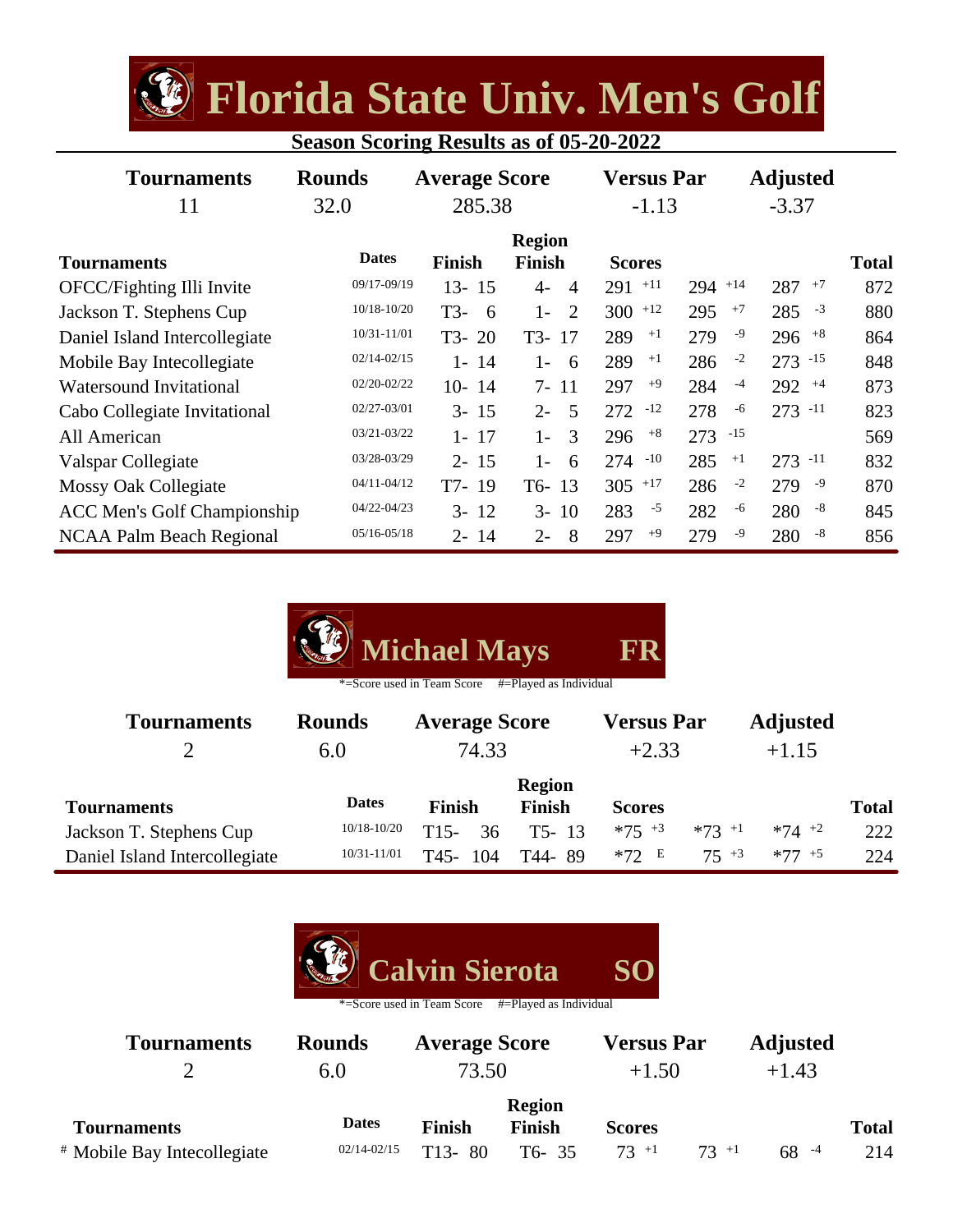|                         |              |        | <b>Region</b> |               |               |           |              |
|-------------------------|--------------|--------|---------------|---------------|---------------|-----------|--------------|
| <b>Tournaments</b>      | <b>Dates</b> | Finish | Finish        | <b>Scores</b> |               |           | <b>Total</b> |
| Watersound Invitational | 02/20-02/22  | 60-72  | 45-56         |               | 70 +7 $*72$ E | $76^{+4}$ | 227          |

|  |  | Cole Anderson | FR |
|--|--|---------------|----|
|--|--|---------------|----|

| <b>Tournaments</b>                 | <b>Rounds</b>   | <b>Average Score</b> |       |                                | <b>Versus Par</b>   |                     | <b>Adjusted</b> |              |
|------------------------------------|-----------------|----------------------|-------|--------------------------------|---------------------|---------------------|-----------------|--------------|
| 8                                  | 23.0            |                      | 73.04 |                                | $+1.57$             |                     | $+1.17$         |              |
| <b>Tournaments</b>                 | <b>Dates</b>    | <b>Finish</b>        |       | <b>Region</b><br><b>Finish</b> | <b>Scores</b>       |                     |                 | <b>Total</b> |
| OFCC/Fighting Illi Invite          | 09/17-09/19     | $T51-$               | 81    | $T15 - 21$                     | $*75 + 5$           | $*75 + 5$           | $*71$<br>$+1$   | 221          |
| Mobile Bay Intecollegiate          | $02/14 - 02/15$ | T <sub>69</sub> -    | 80    | T33-35                         | $81^{+9}$           | $*71 -1$            | $+5$<br>77      | 229          |
| Cabo Collegiate Invitational       | $02/27 - 03/01$ | $T31-$               | 78    | $T13 - 26$                     | $*68 - 3$           | $*72$ <sup>+1</sup> | $-1$<br>$*70$   | 210          |
| All American                       | $03/21 - 03/22$ | T3-                  | 100   | $T2 - 15$                      | $*76$ <sup>+4</sup> | $*66 - 6$           |                 | 142          |
| Valspar Collegiate                 | 03/28-03/29     | $T17-$               | 81    | T8-34                          | $*68 - 3$           | $*74 + 3$           | $*68 - 3$       | 210          |
| <b>Mossy Oak Collegiate</b>        | $04/11 - 04/12$ | T98-                 | 99    | T68-69                         | $79^{+7}$           | $*74$ +2            | $82^{+10}$      | 235          |
| <b>ACC Men's Golf Championship</b> | 04/22-04/23     | $T22-$               | 57    | $T17-47$                       | $*71 -1$            | $*71 -1$            | E<br>$*72$      | 214          |
| <b>NCAA Palm Beach Regional</b>    | $05/16 - 05/18$ | T <sub>19</sub> -    | 70    | $T16-43$                       | $*73 + 1$           | $*71 -1$            | $+3$<br>75      | 219          |

| <b>Gray Albright</b><br>FR<br>#=Played as Individual<br>*=Score used in Team Score |                             |                               |                                          |                              |           |                            |                     |  |  |
|------------------------------------------------------------------------------------|-----------------------------|-------------------------------|------------------------------------------|------------------------------|-----------|----------------------------|---------------------|--|--|
| <b>Tournaments</b>                                                                 | <b>Rounds</b><br>3.0        | <b>Average Score</b><br>74.33 |                                          | <b>Versus Par</b><br>$+3.33$ |           | <b>Adjusted</b><br>$+3.73$ |                     |  |  |
| <b>Tournaments</b><br><i>*</i> Valspar Collegiate                                  | <b>Dates</b><br>03/28-03/29 | <b>Finish</b><br>T68-81       | <b>Region</b><br><b>Finish</b><br>T30-34 | <b>Scores</b><br>$75^{+4}$   | $76^{+5}$ | $72 + 1$                   | <b>Total</b><br>223 |  |  |



| <b>Tournaments</b> | <b>Rounds</b> | <b>Average Score</b> | <b>Versus Par</b> | <b>Adjusted</b> |
|--------------------|---------------|----------------------|-------------------|-----------------|
|                    | 32.0          | 70.94                | $-0.69$           | $-1.25$         |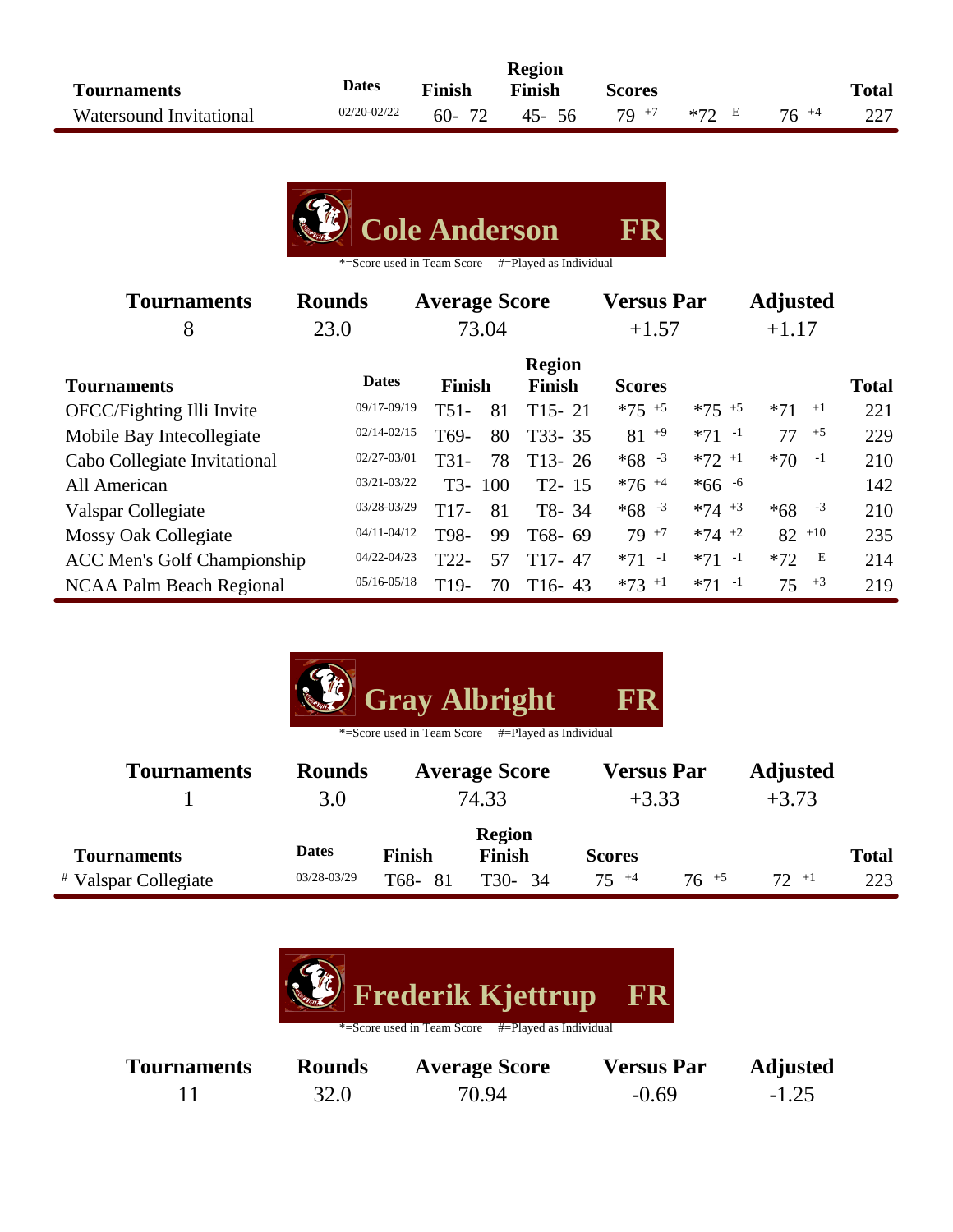|                                    |                 |        |     | <b>Region</b> |                     |            |            |              |
|------------------------------------|-----------------|--------|-----|---------------|---------------------|------------|------------|--------------|
| <b>Tournaments</b>                 | <b>Dates</b>    | Finish |     | <b>Finish</b> | <b>Scores</b>       |            |            | <b>Total</b> |
| OFCC/Fighting Illi Invite          | 09/17-09/19     | $T20-$ | 81  | $T7-21$       | $*69 -1$            | $*72$ $*2$ | $*73$ $*3$ | 214          |
| Jackson T. Stephens Cup            | $10/18 - 10/20$ | T8-    | 36  | $T2 - 13$     | $*73$ +1            | $*74$ +2   | $*74$ +2   | 221          |
| Daniel Island Intercollegiate      | 10/31-11/01     | $T2-$  | 104 | T2-89         | $*71 -1$            | $*70 -2$   | $*72$ E    | 213          |
| Mobile Bay Intecollegiate          | $02/14 - 02/15$ | T18-   | 80  | T9-35         | $*76$ <sup>+4</sup> | E<br>$*72$ | $*67 - 5$  | 215          |
| <b>Watersound Invitational</b>     | $02/20 - 02/22$ | $3-$   | 72  | $3 - 56$      | E<br>$*72$          | $*67 - 5$  | $*72$ E    | 211          |
| Cabo Collegiate Invitational       | $02/27 - 03/01$ | $T5-$  | 78  | $2 - 26$      | $*68 - 3$           | $*67 - 4$  | $*67 - 4$  | 202          |
| All American                       | 03/21-03/22     | $T1-$  | 100 | $1 - 15$      | Е<br>$*72$          | $*69 - 3$  |            | 141          |
| Valspar Collegiate                 | 03/28-03/29     | $2 -$  | 81  | $1 - 34$      | $*64 - 7$           | $*72$ +1   | $*64 - 7$  | 200          |
| Mossy Oak Collegiate               | $04/11 - 04/12$ | T54-   | 99  | $T40-69$      | $*77 + 5$           | $*70 -2$   | $*74$ +2   | 221          |
| <b>ACC Men's Golf Championship</b> | 04/22-04/23     | $T13-$ | 57  | $T11 - 47$    | Е<br>$*72$          | $*69 - 3$  | $*70 -2$   | 211          |
| NCAA Palm Beach Regional           | $05/16 - 05/18$ | $T25-$ | 70  | $T18-43$      | $*75$ $*3$          | $*73$ +1   | $*73$ +1   | 221          |



| <b>Tournaments</b>            | <b>Rounds</b>   | <b>Average Score</b> |                         | <b>Versus Par</b> |           | <b>Adjusted</b> |              |
|-------------------------------|-----------------|----------------------|-------------------------|-------------------|-----------|-----------------|--------------|
|                               | 6.0             | 75.00                |                         | $+3.00$           |           | $+1.82$         |              |
| <b>Tournaments</b>            | <b>Dates</b>    | <b>Finish</b>        | <b>Region</b><br>Finish | <b>Scores</b>     |           |                 | <b>Total</b> |
| Jackson T. Stephens Cup       | $10/18 - 10/20$ | T8-<br>36            | $T2 - 13$               | $78^{+6}$         | $75 + 3$  | $-4$<br>$*68$   | 221          |
| Daniel Island Intercollegiate | 10/31-11/01     | T63-<br>104          | T59-89                  | $76^{+4}$         | $*69 - 3$ | $84^{+12}$      | 229          |



| <b>Tournaments</b>             | <b>Rounds</b>   | <b>Average Score</b>     |                                | <b>Versus Par</b> |           | <b>Adjusted</b> |              |  |
|--------------------------------|-----------------|--------------------------|--------------------------------|-------------------|-----------|-----------------|--------------|--|
| 11                             | 32.0            | 72.19                    |                                | $+0.56$           |           | $+0.00$         |              |  |
| <b>Tournaments</b>             | <b>Dates</b>    | <b>Finish</b>            | <b>Region</b><br><b>Finish</b> | <b>Scores</b>     |           |                 | <b>Total</b> |  |
| OFCC/Fighting Illi Invite      | 09/17-09/19     | T64-                     | 81<br>$19 - 21$                | $77^{+7}$         | $*75$ +5  | $*73 + 3$       | 225          |  |
| Jackson T. Stephens Cup        | $10/18 - 10/20$ | T8-                      | 36<br>$T2 - 13$                | $*75$ +3          | $*74$ +2  | $*72 E$         | 221          |  |
| Daniel Island Intercollegiate  | 10/31-11/01     | 104<br>T <sub>16</sub> - | $T15-89$                       | $*73 + 1$         | $*69 - 3$ | $*76 + 4$       | 218          |  |
| Mobile Bay Intecollegiate      | $02/14 - 02/15$ | $T13-$                   | 80<br>$T6 - 35$                | $*72 E$           | $*73 + 1$ | $*69 - 3$       | 214          |  |
| <b>Watersound Invitational</b> | 02/20-02/22     | T <sub>56</sub> -        | 72<br>$T41 - 56$               | $*76 + 4$         | $76^{+4}$ | $*74$ +2        | 226          |  |
| Cabo Collegiate Invitational   | 02/27-03/01     | T <sub>10</sub> -        | 78<br>$5 - 26$                 | $*68 - 3$         | $*68 - 3$ | $*69 - 2$       | 205          |  |
| All American                   | 03/21-03/22     | T <sub>43</sub> -<br>100 | $9 - 15$                       | $*74$ +2          | $77 + 5$  |                 | 151          |  |
| Valspar Collegiate             | 03/28-03/29     | T37-                     | $T18-34$<br>81                 | $*71$ E           | $75 + 4$  | $*69 -2$        | 215          |  |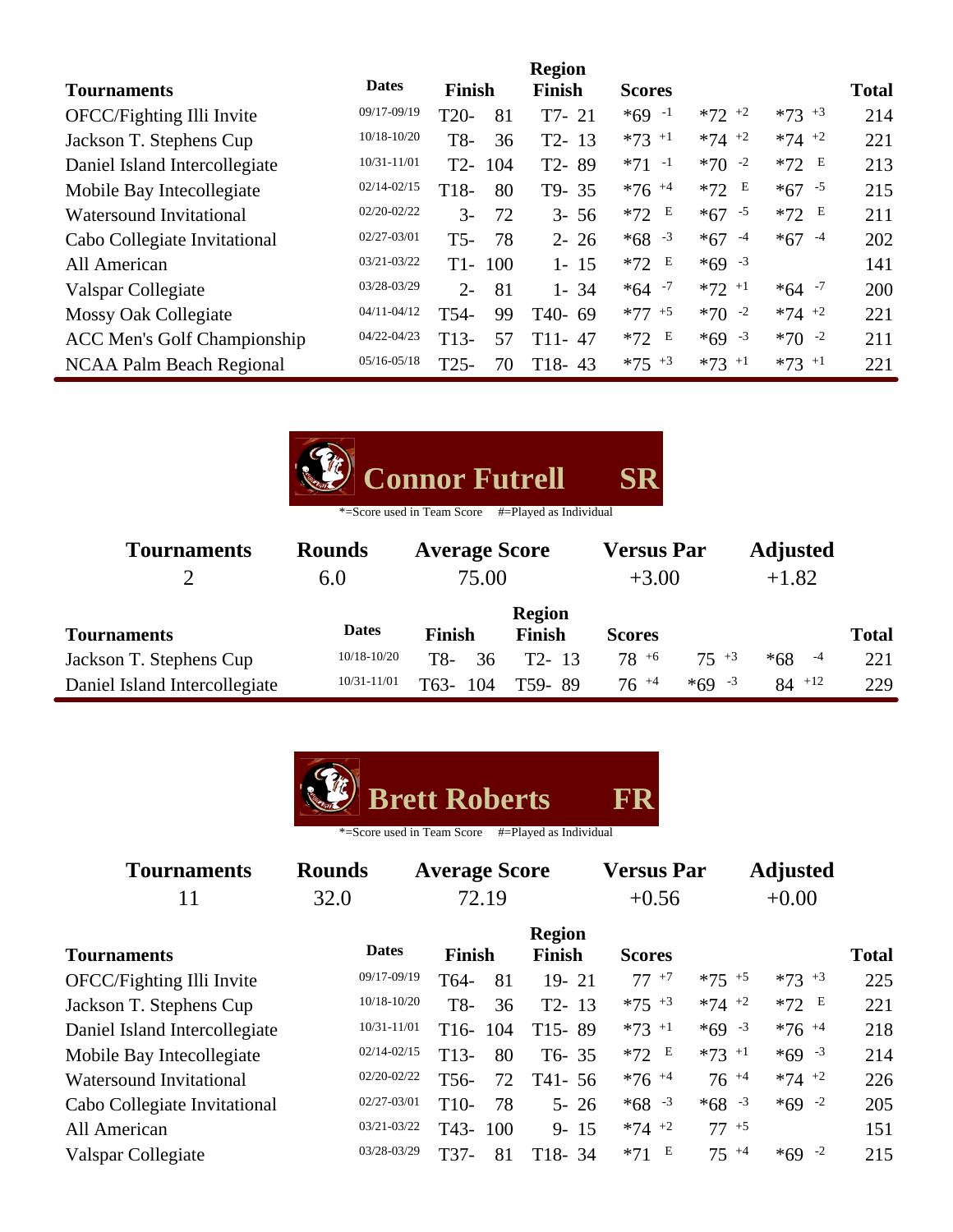| <b>Tournaments</b>                 | <b>Dates</b>    | <b>Finish</b> |     | <b>Finish</b> | <b>Scores</b> |           |           | <b>Total</b> |
|------------------------------------|-----------------|---------------|-----|---------------|---------------|-----------|-----------|--------------|
| Mossy Oak Collegiate               | 04/11-04/12     | T31-          | 99  | $T23 - 69$    | $*78^{+6}$    | $*72$ E   | $*67 - 5$ | 217          |
| <b>ACC Men's Golf Championship</b> | 04/22-04/23     | $Q_{-}$       | -57 | 8-47          | $*69 - 3$     | $*69 - 3$ | $*71 - 1$ | 209          |
| NCAA Palm Beach Regional           | $05/16 - 05/18$ |               | 70  | $1 - 43$      | $*74$ +2      | $*68 - 4$ | $*67 - 5$ | 209          |

|  | Daniel Bradbury |
|--|-----------------|
|--|-----------------|

| <b>Tournaments</b><br>10      | <b>Rounds</b><br>29.0 | <b>Average Score</b><br>71.86 |     |               | <b>Versus Par</b><br>$+0.28$ |            | <b>Adjusted</b><br>$-0.41$ |              |
|-------------------------------|-----------------------|-------------------------------|-----|---------------|------------------------------|------------|----------------------------|--------------|
|                               |                       |                               |     | <b>Region</b> |                              |            |                            |              |
| <b>Tournaments</b>            | <b>Dates</b>          | <b>Finish</b>                 |     | <b>Finish</b> | <b>Scores</b>                |            |                            | <b>Total</b> |
| OFCC/Fighting Illi Invite     | 09/17-09/19           | T39-                          | 81  | $T12 - 21$    | $*73$ $*3$                   | $*73$ $*3$ | $*73$ $*3$                 | 219          |
| Jackson T. Stephens Cup       | $10/18 - 10/20$       | $T15-$                        | 36  | $T5 - 13$     | $*77 + 5$                    | $*74$ +2   | $*71 -1$                   | 222          |
| Daniel Island Intercollegiate | $10/31 - 11/01$       | T7-                           | 104 | T7-89         | $*73$ <sup>+1</sup>          | $*71 -1$   | $*71 -1$                   | 215          |
| Mobile Bay Intecollegiate     | $02/14 - 02/15$       | $3-$                          | 80  | $2 - 35$      | $*72$ E                      | $*70 -2$   | $*67 - 5$                  | 209          |
| Watersound Invitational       | $02/20 - 02/22$       | T44-                          | 72  | T34-56        | $*76$ <sup>+4</sup>          | $*74$ +2   | $*73$ +1                   | 223          |
| Cabo Collegiate Invitational  | $02/27 - 03/01$       | $T12-$                        | 78  | $T6-26$       | $*68 - 3$                    | E<br>$*71$ | $*67 - 4$                  | 206          |
| All American                  | $03/21 - 03/22$       | T <sub>5</sub> -              | 100 | $4 - 15$      | $*76$ <sup>+4</sup>          | $*67 - 5$  |                            | 143          |
| Valspar Collegiate            | 03/28-03/29           | T37-                          | 81  | $T18-34$      | E<br>$*71$                   | E<br>$*71$ | $73^{+2}$                  | 215          |
| <b>Mossy Oak Collegiate</b>   | $04/11 - 04/12$       | T37-                          | 99  | T28-69        | $*75$ +3                     | $77 + 5$   | $*66 - 6$                  | 218          |
| NCAA Palm Beach Regional      | $05/16 - 05/18$       | T8-                           | 70  | T8-43         | $77^{+5}$                    | $*67 - 5$  | $*70 -2$                   | 214          |



| <b>Tournaments</b>                 | <b>Rounds</b>   | <b>Average Score</b> |       |                                | <b>Versus Par</b> |           | <b>Adjusted</b> |              |  |
|------------------------------------|-----------------|----------------------|-------|--------------------------------|-------------------|-----------|-----------------|--------------|--|
| 9                                  | 26.0            |                      | 72.00 |                                | $+0.46$           |           | $+0.04$         |              |  |
| <b>Tournaments</b>                 | <b>Dates</b>    | Finish               |       | <b>Region</b><br><b>Finish</b> | <b>Scores</b>     |           |                 | <b>Total</b> |  |
| OFCC/Fighting Illi Invite          | 09/17-09/19     | $T35-$               | 81    | $11 - 21$                      | $*74$ +4          | $*74 + 4$ | $*70E$          | 218          |  |
| Mobile Bay Intecollegiate          | $02/14 - 02/15$ | $T23-$               | 80    | $T13 - 35$                     | $*69 - 3$         | $77 + 5$  | $*70 -2$        | 216          |  |
| <b>Watersound Invitational</b>     | $02/20 - 02/22$ | $T23-$               | 72    | $T17-56$                       | $*73$ +1          | $*71 -1$  | $*73 + 1$       | 217          |  |
| Cabo Collegiate Invitational       | 02/27-03/01     | T42-                 | 78    | $T17-26$                       | $70 - 1$          | $*72$ +1  | 71 E            | 213          |  |
| All American                       | $03/21 - 03/22$ | T <sub>11</sub> -    | 100   | $5 - 15$                       | $*74$ +2          | $*71 -1$  |                 | 145          |  |
| Valspar Collegiate                 | 03/28-03/29     | $T22-$               | 81    | $T11 - 34$                     | $*71$ E           | $*68 - 3$ | $*72$ +1        | 211          |  |
| <b>Mossy Oak Collegiate</b>        | $04/11 - 04/12$ | $T31-$               | 99    | $T23 - 69$                     | $*75$ $*3$        | $*70 -2$  | $*72 E$         | 217          |  |
| <b>ACC Men's Golf Championship</b> | 04/22-04/23     | T <sub>13</sub> -    | 57    | $T11-47$                       | $*71 -1$          | $*73$ +1  | $*67 - 5$       | 211          |  |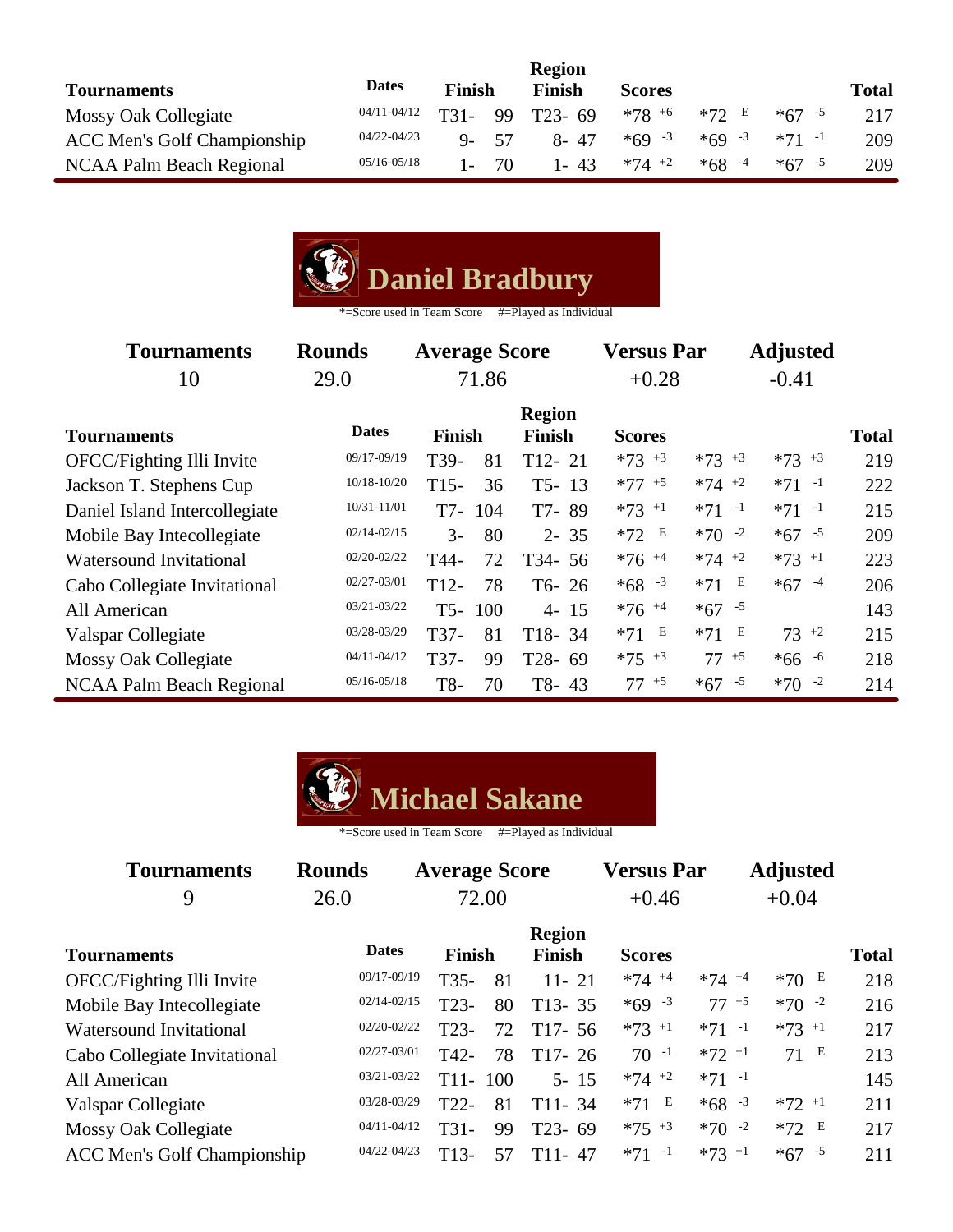|                          |              |        | <b>Region</b>                                                 |               |  |              |
|--------------------------|--------------|--------|---------------------------------------------------------------|---------------|--|--------------|
| <b>Tournaments</b>       | <b>Dates</b> | Finish | Finish                                                        | <b>Scores</b> |  | <b>Total</b> |
| NCAA Palm Beach Regional |              |        | $05/16-05/18$ T30- 70 T21-43 $*75+3$ 79 <sup>+7</sup> $*70-2$ |               |  | 224          |

| <b>Patrick McCann</b> | FR |
|-----------------------|----|
|                       |    |

| <b>Rounds</b><br><b>Tournaments</b>    |      | <b>Average Score</b> |                         |               | <b>Versus Par</b> |           | <b>Adjusted</b> |              |  |
|----------------------------------------|------|----------------------|-------------------------|---------------|-------------------|-----------|-----------------|--------------|--|
| 4                                      | 12.0 | 72.50                |                         |               | $+1.00$           |           | $+1.64$         |              |  |
|                                        |      |                      |                         | <b>Region</b> |                   |           |                 |              |  |
| <b>Tournaments</b>                     |      | <b>Dates</b>         | <b>Finish</b>           | <b>Finish</b> | <b>Scores</b>     |           |                 | <b>Total</b> |  |
| <sup>#</sup> Mobile Bay Intecollegiate |      | $02/14 - 02/15$      | T37-<br>80              | $T18-35$      | 72 E              | $71 - 1$  | $76^{+4}$       | 219          |  |
| # Cabo Collegiate Invitational         |      | $02/27 - 03/01$      | 78<br>T <sub>24</sub> - | $11 - 26$     | $68 - 3$          | $69 - 2$  | 71 E            | 208          |  |
| # Valspar Collegiate                   |      | 03/28-03/29          | $36 - 81$               | $17 - 34$     | $72^{+1}$         | $70 - 1$  | $72 + 1$        | 214          |  |
| <b>ACC Men's Golf Championship</b>     |      | 04/22-04/23          | $56 - 57$               | $46 - 47$     | $75^{+3}$         | $78^{+6}$ | $76^{+4}$       | 229          |  |